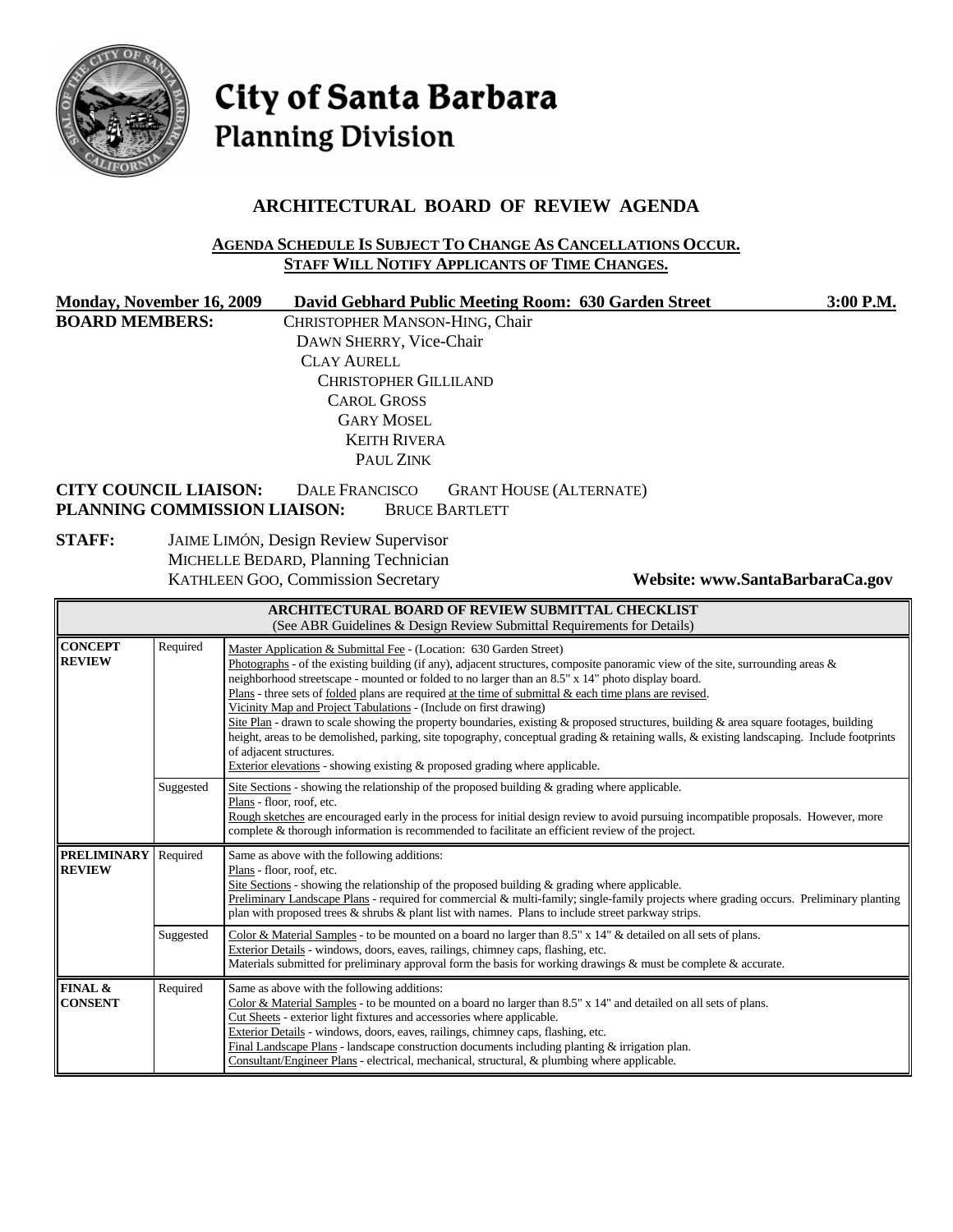#### **PLEASE BE ADVISED**

- The approximate time the project will be reviewed is listed to the left of each item. It is suggested that applicants arrive 15 minutes early. The agenda schedule is subject to change as cancellations occur. Staff will notify applicants of time changes.
- The applicant's presence is required. If an applicant is not present, the item will be postponed indefinitely. If an applicant cancels or postpones an item without providing advance notice, the item will be postponed indefinitely and will not be placed on the following Architectural Board of Review (ABR) agenda. In order to reschedule the item for review, a rescheduling fee will be paid and the applicant must fill out and file a Supplemental Application Form at 630 Garden Street (Community Development Department) in addition to submitting appropriate plans.
- All approvals made by the ABR are based on compliance with Municipal Code Chapter 22.68 and with adopted ABR guidelines. Some agenda items have received a mailed notice and are subject to a public hearing.
- The ABR may grant an approval for any project scheduled on the agenda if sufficient information has been provided and no other discretionary review is required. Substitution of plans is not allowed, if revised plans differing from the submittal sets are brought to the meeting, motions for preliminary or final approval will be contingent upon staff review for code compliance.
- The Board may refer items to the Consent Calendar for Preliminary and Final ABR approval.
- Concept review comments are valid for one year. A Preliminary approval is valid for one year from the date of the approval unless a time extension has been granted. A Final approval is valid for two years from the date of final action unless a time extension has been granted or a Building Permit has been issued.
- Decisions of the ABR may be appealed to the City Council. For further information on appeals, contact the Planning Division Staff or the City Clerk's office. Appeals must be in writing and must be filed with the City Clerk at City Hall, 735 Anacapa St. within ten (10) calendar days of the meeting at which the Board took action or rendered its decision.
- **AMERICANS WITH DISABILITIES ACT:** In compliance with the Americans with Disabilities Act, if you need special assistance to gain access to, comment at, or participate in this meeting, please contact the Planning Division at 805-564-5470. If possible, notification at least 48 hours prior to the meeting will enable the City to make reasonable arrangements in most cases.
- **AGENDAS, MINUTES and REPORTS**: Copies of all documents relating to agenda items are available for review at 630 Garden St. and agendas and minutes are posted online at [www.SantaBarbaraCa.gov/abr](http://www.santabarbaraca.gov/abr) **Materials related to an item on this agenda submitted to the ABR after distribution of the agenda packet are available for public inspection in the Community Development Department located at 630 Garden St., during normal business hours.** If you have any questions or wish to review the plans, please contact Michelle Bedard, at (805) 564-5470 between the hours of 8:30 a.m. to 4:00 p.m., Monday through Thursday, and every other Friday, or by email at [mbedard@santabarbaraca.gov](mailto:mbedard@santabarbaraca.gov). Please check our website under City Calendar to verify closure dates.

#### **LICENSING ADVISORY:**

The Business and Professions Code of the State of California and the Municipal Code of the City of Santa Barbara restrict preparation of plans for certain project types to licensed professionals. Applicants are encouraged to consult with Building and Safety Staff or Planning Staff to verify requirements for their specific projects.

Unlicensed persons are limited to the preparation of plans for:

- $\triangleright$  Single or multiple family dwellings not to exceed four (4) units per lot, of wood frame construction, and not more than two stories and basement in height;
- ¾ Non-structural changes to storefronts; and,
- $\blacktriangleright$  Landscaping for single-family dwellings, or projects consisting solely of landscaping of not more than 5,000 square feet.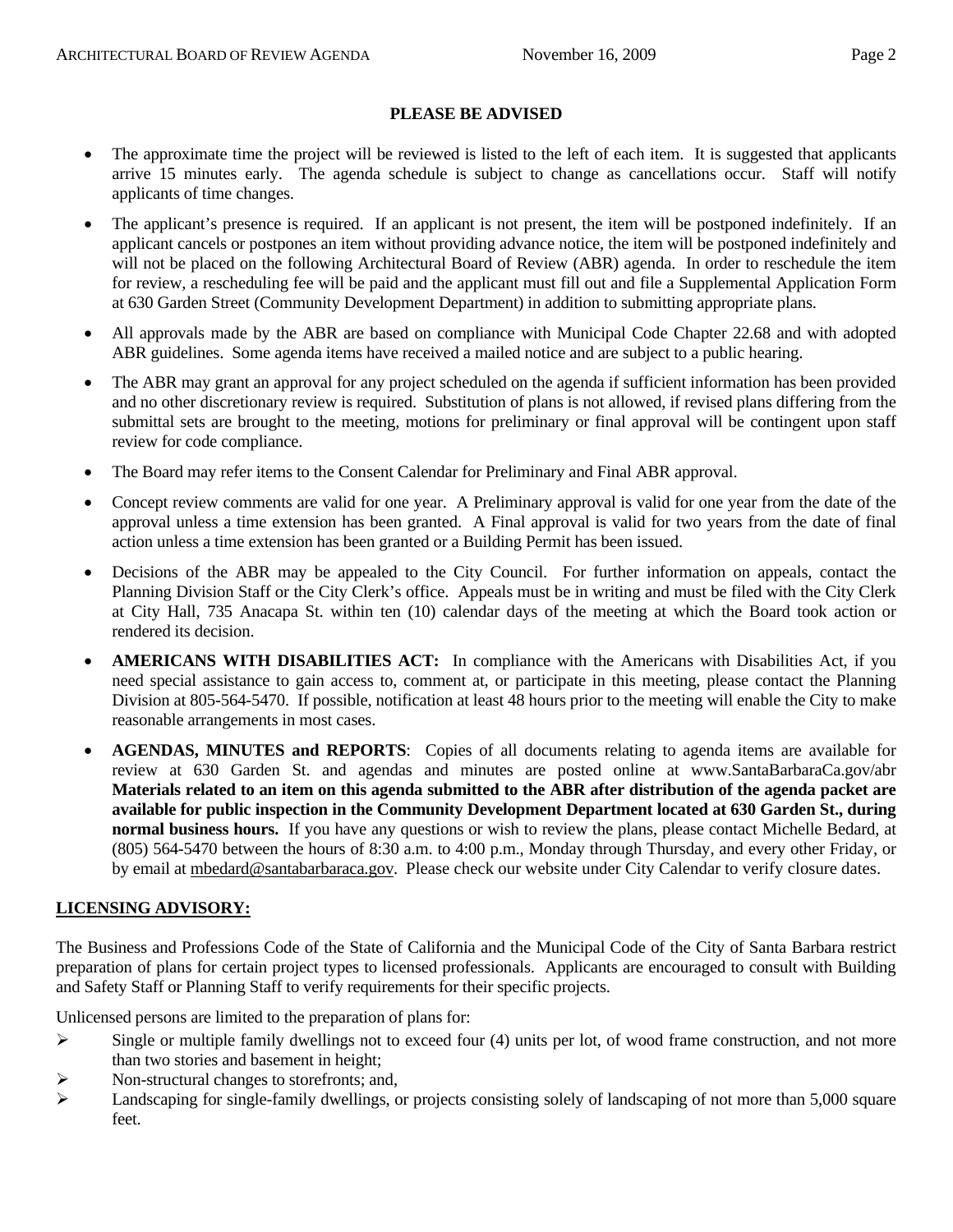### **NOTICE:**

- 1. That on Thursday, November 12, 2009 at 4:00 p.m., this Agenda was duly posted on the indoor and outdoor bulletin boards at the Community Development Department, 630 Garden Street, and online at [www.SantaBarbaraCa.gov/abr.](http://www.santabarbaraca.gov/abr)
- 2. This regular meeting of the Architectural Board of Review will be broadcast live on City TV-18, or on your computer via <http://www.santabarbaraca.gov/Government/Video/> and then clicking City TV-18 Live Broadcast. City TV-18 will also rebroadcast this meeting in its entirety on Wednesday at Noon and the following Monday at 9:00 a.m. An archived video copy of this meeting will be viewable on computers with high speed internet access the following Wednesday at [www.santabarbaraca.gov/abr](http://www.santabarbaraca.gov/abr) and then clicking *Online Meetings.*

#### **GENERAL BUSINESS:**

- A. **Public Comment:** Any member of the public may address the Architectural Board of Review for up to two minutes on any subject within their jurisdiction that is not scheduled for a public discussion before the Board on that day. The total time for this item is ten minutes. (Public comment for items scheduled on today's agenda will be taken at the time the item is heard.)
- B. Approval of the minutes of the Architectural Board of Review meeting of **November 2, 2009**.
- C. Consent Calendar.
- D. Announcements, requests by applicants for continuances and withdrawals, future agenda items, and appeals.
- E. Subcommittee Reports.

## **CONCEPT REVIEW - NEW ITEM: PUBLIC HEARING**

#### **1.** SHORELINE PARK P-R/SD-3 Zone

| (3:20)     | Assessor's Parcel Number:  | 045-240-004           |
|------------|----------------------------|-----------------------|
| $(40$ MIN) | <b>Application Number:</b> | MST2009-00495         |
|            | Owner:                     | City of Santa Barbara |
|            | Applicant:                 | Keven Strasburg       |

(Proposed replacement of the landslide-affected sidewalk segment with 2,000 square feet of sidewalk landward of the previous location, removal of temporary fencing and installation of 240 linear feet of black vinyl fencing in the landslide area and 57 linear feet of black vinyl fencing at MacGillivray Point, repair of 1,000 linear feet of existing fencing, removal of 1,060 square feet of existing concrete, installation of two new park benches, replacement of eight existing light fixtures and poles, and new landscaping. The project requires Planning Commission review for a Coastal Development Permit.)

#### **(Comments only; Project requires Environmental Assessment and Planning Commission review for a Coastal Development Permit.)**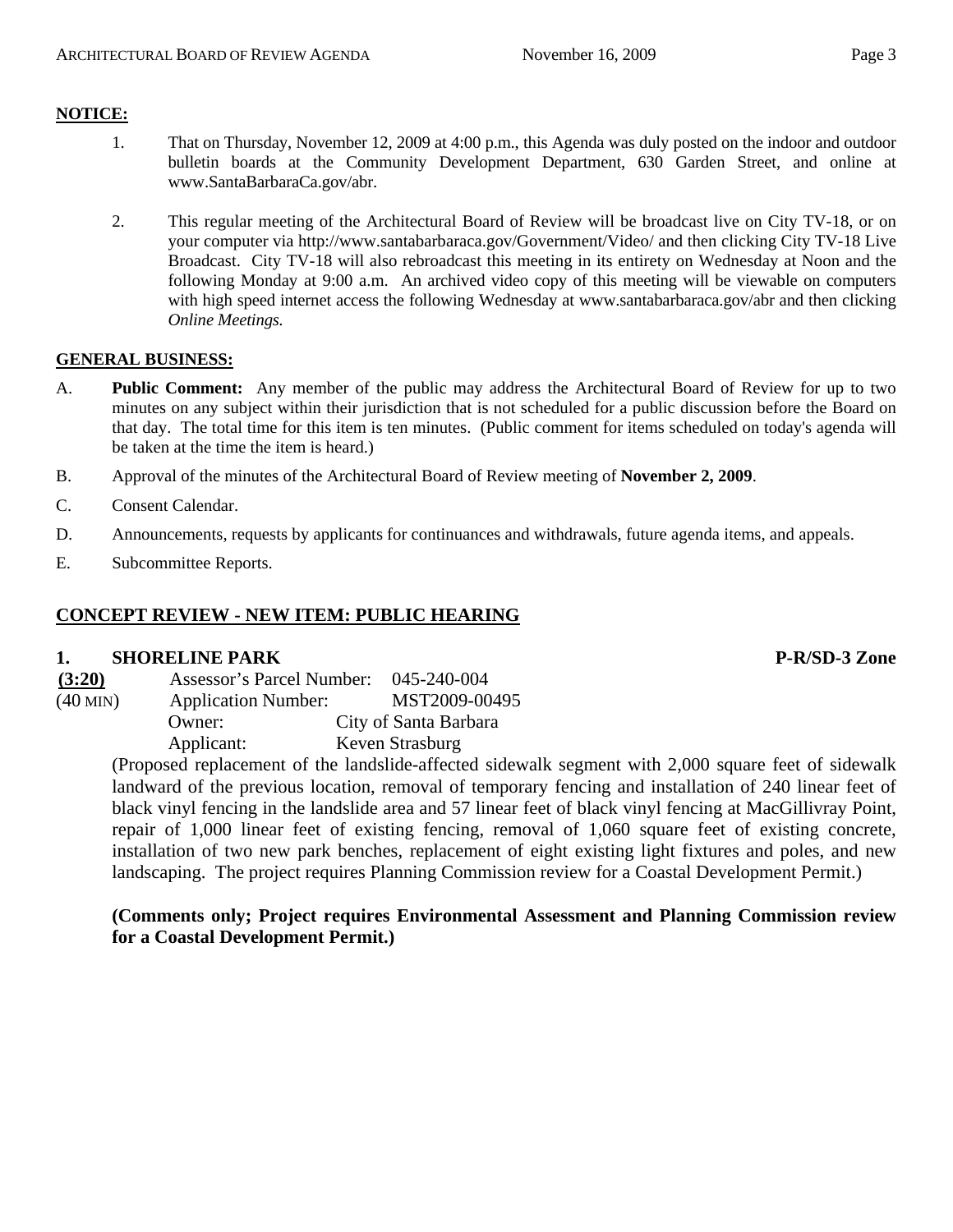## **CONCEPT REVIEW - CONTINUED ITEM**

#### **2. 3714 STATE ST C-P/SD-2 Zone**

| (4:00)        | Assessor's Parcel Number:  | 053-300-023                 |
|---------------|----------------------------|-----------------------------|
| $(45$ MIN $)$ | <b>Application Number:</b> | MST2007-00591               |
|               | Owner:                     | <b>Kellogg Associates</b>   |
|               | Agent:                     | <b>L&amp;P</b> Consultants  |
|               | Architect:                 | <b>Blackbird Architects</b> |

(This is a revised project (MST2003-00286). Proposal to demolish the existing, 52,815 square foot, 113-room hotel (Sandman Inn) and construct a 13,075 square foot, two-story, office building, two commercial condominiums totaling 1,537 square feet, and 73 new two- and three-story residential condominium units to be developed on two parcels (APNs 053-300-023 & 053-300-031) totaling 4.6 acres of the 73 proposed residential condominiums there are 19 three-bedroom units, 52 two-bedroom units, and 2 one-bedroom units. 11 of the 73 units are proposed affordable units. 242 parking spaces are proposed (220 underground and 22 at grade), including 163 spaces for the residential units and 79 spaces for the commercial units. The project requires Planning Commission review of a Tentative Subdivision Map, Development Plan Approval, Lot Line Adjustment, and a modification for the Inclusionary Housing units.)

**(Third Concept Review. Comments only; Project requires Environmental Assessment, Compatibility Analysis, and Planning Commission review of a Tentative Subdivision Map, Development Plan Approval, Lot Line Adjustment, and Bonus Density.)** 

#### **CONCEPT REVIEW - CONTINUED ITEM**

#### **3. 825 DE LA VINA ST C-2 Zone**

| (4:45)     | Assessor's Parcel Number:  | 037-041-024          |
|------------|----------------------------|----------------------|
| $(45$ MIN) | <b>Application Number:</b> | MST2007-00400        |
|            | Owner:                     | 825 De La Vina, LLC  |
|            | Architect:                 | <b>B3</b> Architects |

(Proposal for two new three-story mixed-use buildings to include a total of seven residential condominiums and three commercial condominiums on an existing 14,750 square foot lot. The proposal includes four, one-bedroom and three, two-bedroom residential units, varying in size from 777 to 1,730 square feet. The commercial units will range in size from 218 to 250 square feet. The proposal will result in 8,507 square feet of residential area and 686 square feet of commercial area for a total of 9,193 square feet. A total of 19 parking spaces will be provided on site (14 covered and five uncovered). Planning Commission approval is requested for a Tentative Subdivision Map and a Zoning Modification to encroach into the required rear yard setback.)

**(Fourth Concept Review. Comments only; Project requires Environmental Assessment, Compatibility Analysis, and Planning Commission review of a Tentative Subdivision Map and a requested zoning modification for an encroachment into the rear setback.)**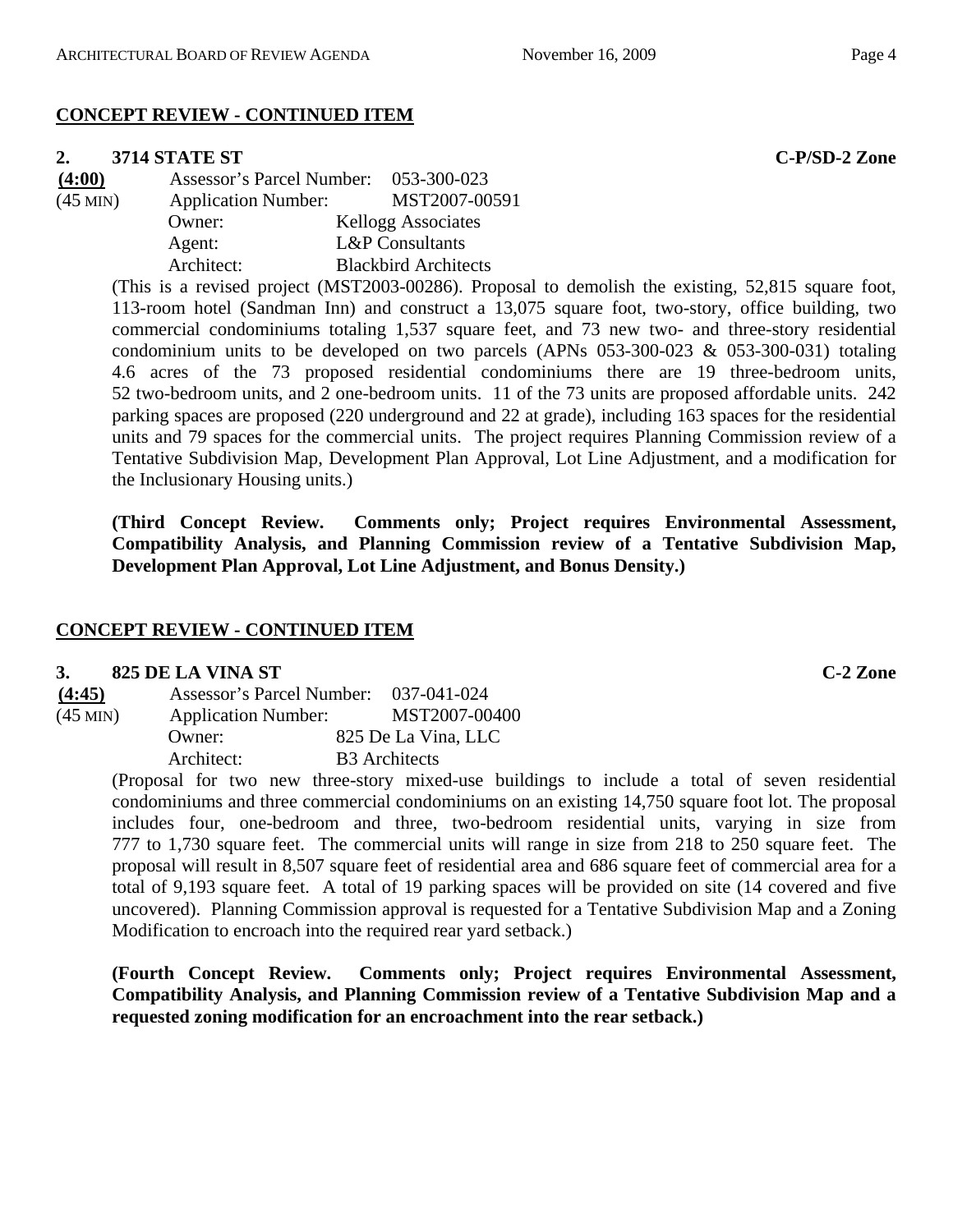## **CONCEPT REVIEW - CONTINUED ITEM**

## **4. 512 BATH ST**

**(5:30)** Assessor's Parcel Number: 037-161-035 (40 MIN) Application Number: MST2009-00469 Owner: Housing Authority of City of Santa Barbara Architect: Peikert Group Architects

(Proposed demolition of an existing two-story apartment building and the construction of a two and three-story multi-building apartment complex on a 1.10 acre lot. The proposal includes 53 affordable studio units, varying between 300 and 399 square feet, a 901 square foot two-bedroom manager's unit, 2 laundry rooms, a 623 square foot recreation room and a 1,415 square foot community center. The proposal includes 30 vehicle parking spaces, including 12 covered and 18 uncovered, and 32 covered bicycle parking spaces. The project will result in 18,751 square feet of residential area; 2,165 square feet of community facilities; 3,760 square feet of garages; and the removal of eight existing trees. The project requires Staff Hearing officer review for requested zoning modifications for bonus density, parking, distance between buildings, and an interior setback encroachment.)

**(Second Concept Review. Comments only; Project requires Environmental Assessment, Compatibility Analysis, and Staff Hearing Officer review for requested zoning modifications.)** 

## **\* THE BOARD WILL RECESS FOR 20 MINs AT 6:10 P.M. AND RECOVENE AT 6:30 P.M. \***

## **CONCEPT REVIEW - CONTINUED ITEM**

#### **5. 128 ANACAPA ST OC/SD-3 Zone**

| (6:30)     | Assessor's Parcel Number:  |           | 033-083-022    |
|------------|----------------------------|-----------|----------------|
| $(30$ MIN) | <b>Application Number:</b> |           | MST2007-00515  |
|            | Owner:                     |           | James McDonald |
|            | Architect:                 | Joe Ewing |                |

(Proposal to construct two new three-story residential condominiums with a fourth level roof terrace on a 5,000 square foot lot. Unit A is three-bedroom 2,246 square feet with an attached 422 square foot twocar garage. Unit B is three-bedroom 2,836 square feet with an attached 446 square foot two-car garage. The project requires Staff Hearing Officer review for a Tentative Subdivision Map and Coastal Development Permit.)

**(Fourth Concept Review. Comments only; Project requires Environmental Assessment, Compatibility Analysis, and Staff Hearing Officer review for a Tentative Subdivision Map and Coastal Development Permit.)**